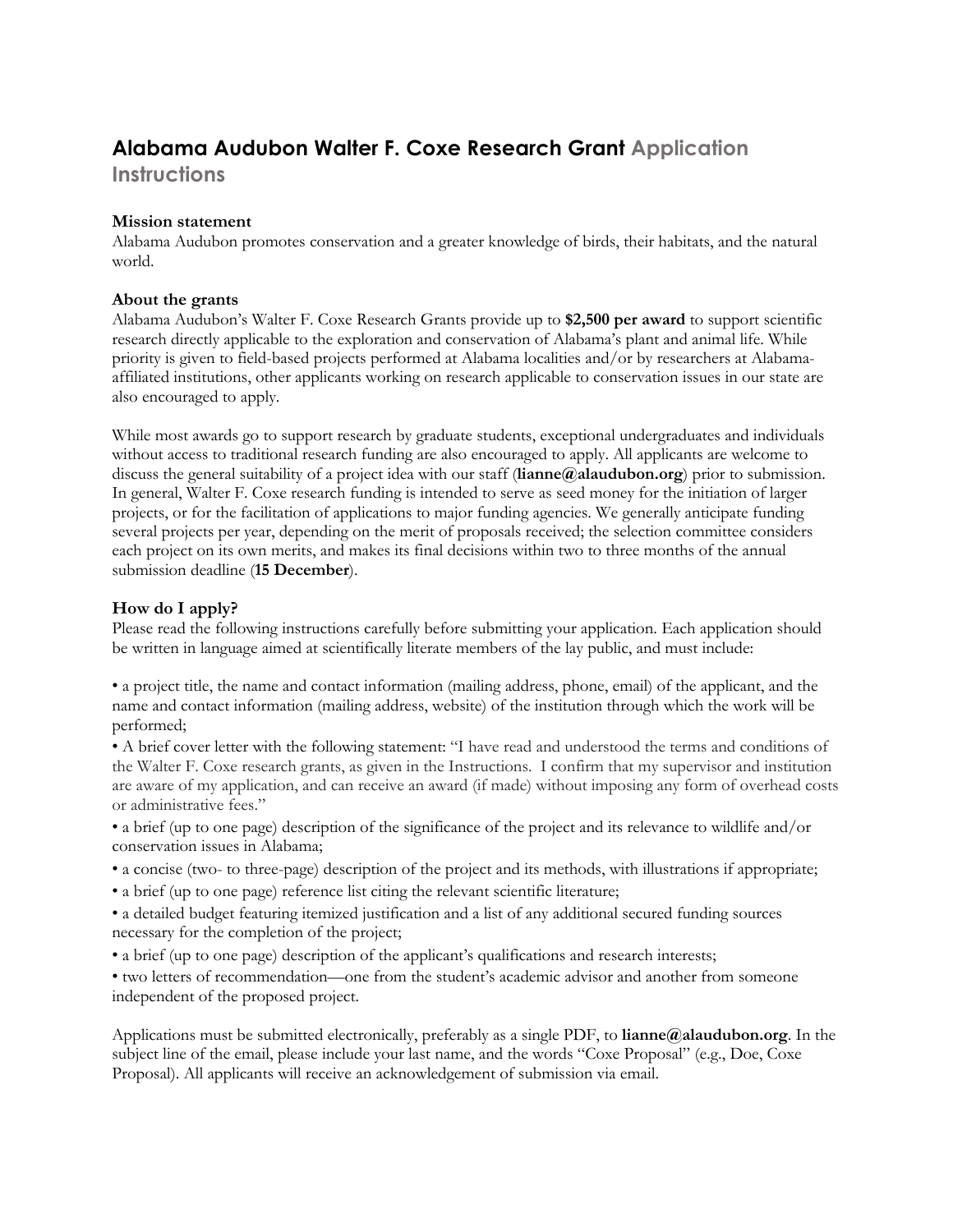#### **How can Walter F. Coxe funds be used?**

Walter F. Coxe Research Grants may only be used to cover direct research expenses such as those associated with:

- research and field supplies;
- essential, but otherwise unavailable, minor equipment;
- essential travel to visit field sites, including but not limited to institutional and commercial car rentals.

*Please note:* If applying for car-based travel funds, applicants *must* provide an estimate of how many miles they will travel during the course of the funding period, as well as the source of the estimate (e.g., Google Maps, Rand McNally Mileage Calculator), and the anticipated total fuel (ATF) expenses for which they are seeking reimbursement. To calculate the ATG, use the estimated miles to be traveled, the national average gas price at the time of the application (available from the AAA website: **http://gasprices.aaa.com/aaa-gas-costcalculator/**), and the average fuel efficiency (in miles per gallon) of the vehicle to be used:

 $ATF = [(total estimated miles)/(miles per gallon)] * (AAA national gas average)$ 

Any durable equipment purchased with these funds must remain with the applicant's academic institution, as property thereof, and must be made available for future research projects at that institution.

#### **What types of expenses are** *not* **covered?**

Walter F. Coxe funding may *not* be used to cover salaries, stipends, indirect costs (i.e., overhead or "facilities") and administrative" expenses), publication expenses, thesis printing, conference attendance, personal items (such as clothing), or basic field equipment (such as binoculars or cameras).

As an accountability measure, it is Alabama Audubon policy to make awards payable, when possible, through institutions, although again note that **Walter F. Coxe funds may not be used for indirect costs**. Many departments have small discretionary funds through which such awards can be administered; if necessary, please email **info@alaudubon.org** to discuss the logistics of payment.

#### **How are awards decided?**

A selection committee appointed by the President of Alabama Audubon will review applications and make funding recommendations within two to three months after the submission deadline. The committee's recommendations will then be reviewed by the Alabama Audubon Board of Directors, with whom any final funding decisions rest. The final amount of any given award may be adjusted at the discretion of Alabama Audubon, and awards may be contingent upon the applicant obtaining any necessary additional financial support.

All proposals will be judged according to the following criteria:

- the importance of the project, and its relevance to Alabama's wildlife and/or conservation issues
- the scientific merit and methodological quality of the project
- the appropriateness of the budget, as outlined in the proposal
- the perceived ability of the applicant to carry out the proposed work

• the potential of Walter F. Coxe funding to contribute to a larger project, or to act as seed money for future funding

#### **How do I report my findings?**

All Walter F. Coxe Grant recipients must report the results of their research in writing to Alabama Audubon *within two years of the award*. Reports should: